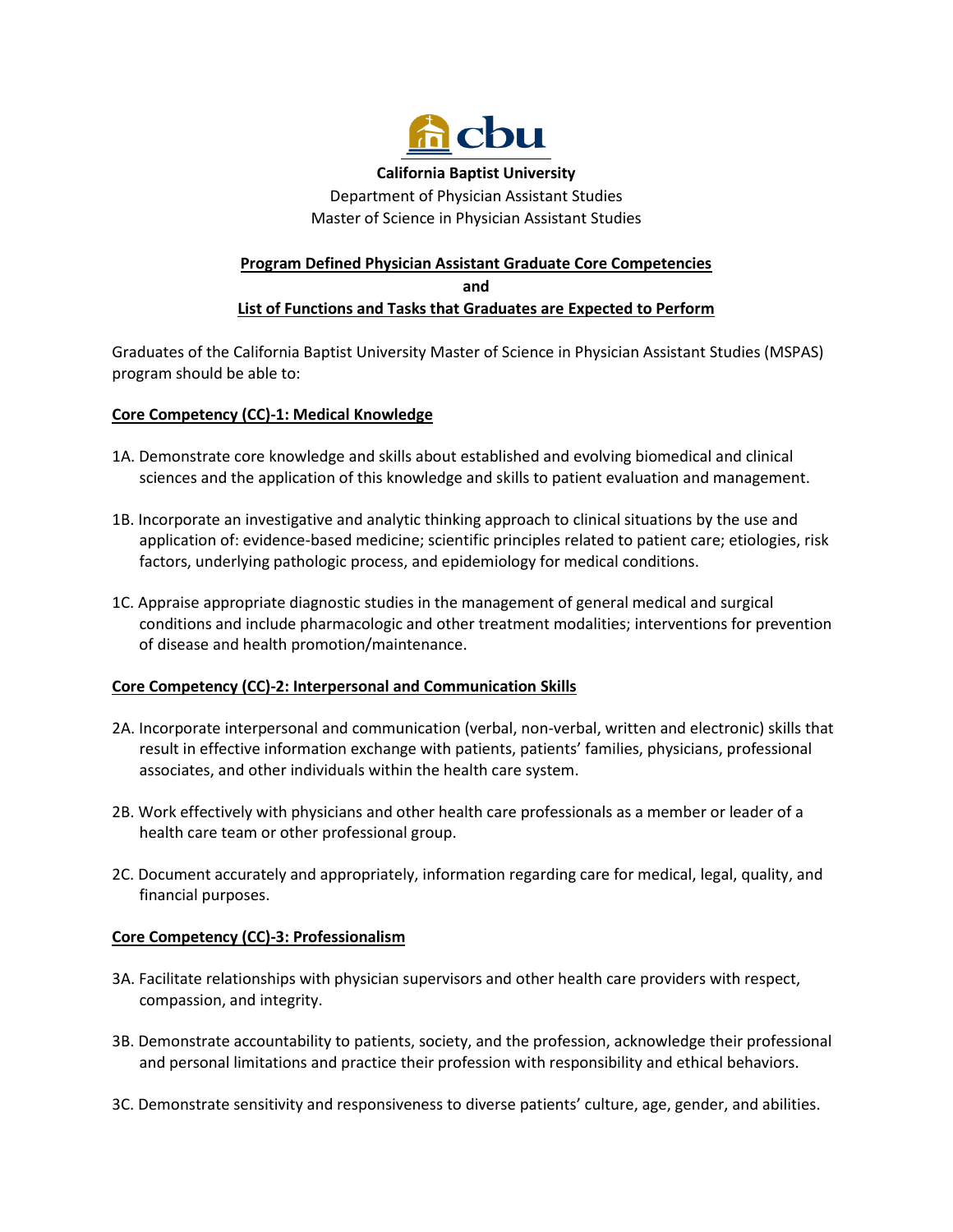### **Core Competency (CC)-4: Practice-based Learning and Improvement**

- 4A. Locate, appraise, and integrate evidence from scientific reference resources in the management of patients.
- 4B. Identify and appropriately address personal biases, gaps in medical knowledge, and physical limitations in themselves and others.

#### **Core Competency (CC)-5: Systems-based Practice**

- 5A. Practice cost-effective health care and resource allocation that does not compromise quality of care advocate for quality patient care, and assist patients in dealing with system complexities.
- 5B. Partner with supervising physicians, health care managers, and other health care providers to assess, coordinate, and improve the delivery and effectiveness of health care and patient outcomes.
- 5C. Promote a safe environment for patient care and recognizing and correcting systems-based factors that negatively impact patient care.
- 5D. Identify and appropriately address system biases that contribute to health care disparities.

#### **Core Competency (CC)-6: Patient Care**

- 6A. Provide patient-centered care while demonstrating compassionate and respectful behaviors when interacting with patients and their families.
- 6B. Obtain essential and accurate information about patients and make decisions about diagnostic and therapeutic interventions based on patient information and preferences, current scientific evidence, and informed clinical judgment.
- 6C. Provide health care services and education aimed at disease prevention and health maintenance.
- 6D. Use information technology to support patient care decisions and patient education.

Adapted from AAPA, ARC-PA, PAEA & NCCPA (2012). *Competencies for the Physician Assistant.*

**In meeting program defined graduate core competencies**, graduates of California Baptist University Master of Science in Physician Assistant Studies Program will demonstrate proficiency in performing the following functions and tasks when working with patients of all genders, ages, and socioeconomic backgrounds. Graduates are expected to perform these tasks and functions as applicable, in a variety of medical settings, including office-based practices, inpatient facilities, and long-term care facilities located in urban, suburban and rural communities.

### **List of Functions and Tasks (FT) that Graduates are expected to Perform**

FT-1. Demonstrate good interpersonal communication skills and the ability to develop an appropriate and professional rapport with patients, families and other healthcare workers.